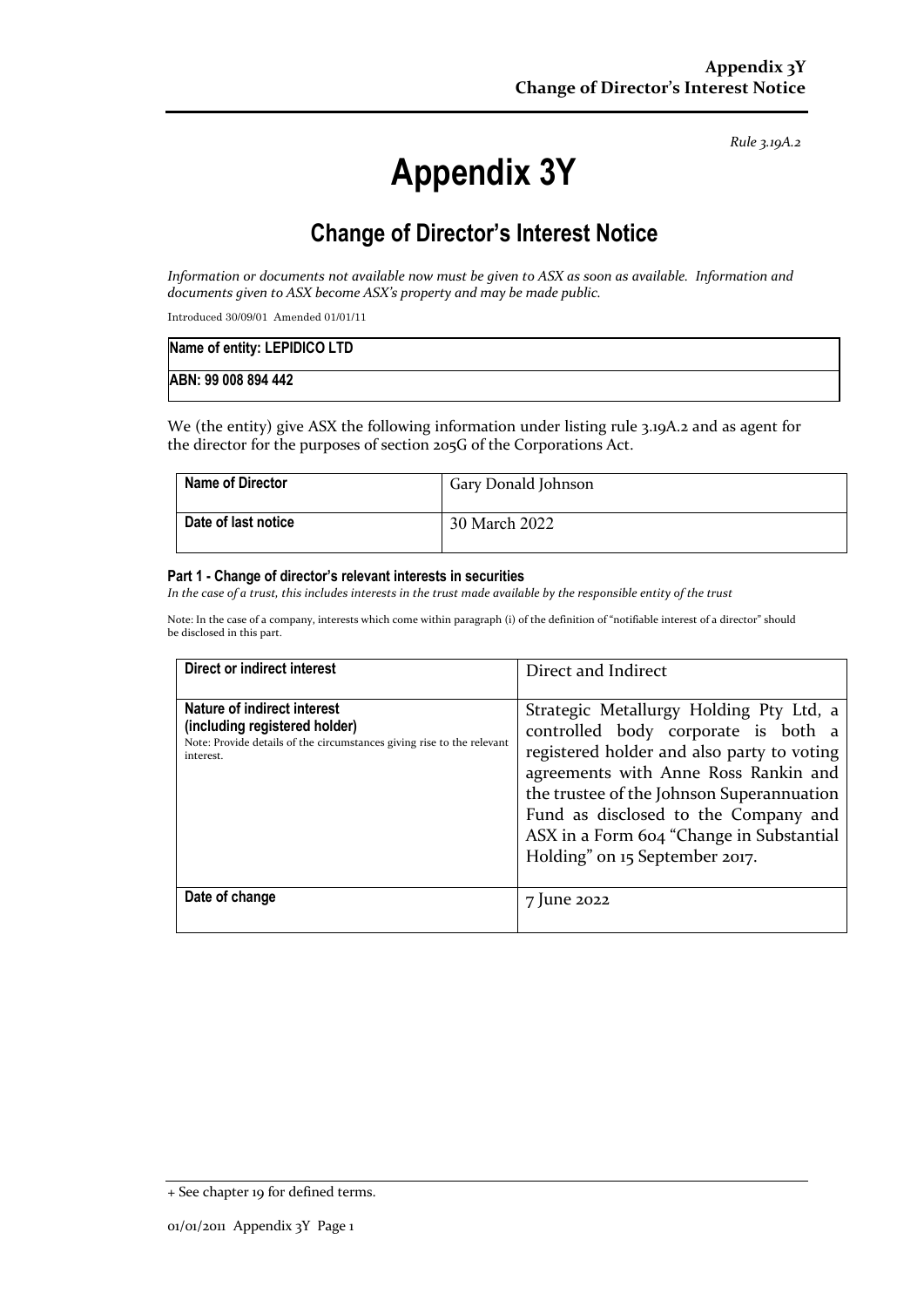| No. of securities held prior to change                            | Indirect:                                     |
|-------------------------------------------------------------------|-----------------------------------------------|
|                                                                   | 334,358,326 Shares                            |
|                                                                   |                                               |
|                                                                   | 3,330,664 listed options, exercisable at 5.00 |
|                                                                   | cents per Share and expiring 5 June 2022      |
|                                                                   | 1,427,955 listed options, exercisable at 2.6  |
|                                                                   | cents per Share, expiry 18 June 2023          |
|                                                                   | Direct:                                       |
|                                                                   | 1,000,000 Shares                              |
|                                                                   | 7,500,000 unlisted options, exercisable at    |
|                                                                   | 2.5c, expiry 22 November 2022                 |
|                                                                   |                                               |
|                                                                   | 7,500,000 unlisted options, exercisable at    |
|                                                                   | 1.2c, expiry 19 November 2023                 |
|                                                                   | 7,500,000 unlisted options, exercisable at    |
|                                                                   | 7.2c, expiry 18 November 2024                 |
| <b>Class</b>                                                      | LPDOB - formerly Listed Options (5.oc)        |
| <b>Number acquired</b>                                            | N/A                                           |
|                                                                   |                                               |
|                                                                   |                                               |
|                                                                   |                                               |
| <b>Number disposed</b>                                            | N/A (no disposal).                            |
|                                                                   |                                               |
|                                                                   | 3,330,664 formerly listed 5.0 options         |
|                                                                   | lapsed on expiry of option term.              |
| Value/Consideration                                               | N/A                                           |
| Note: If consideration is non-cash, provide details and estimated |                                               |
| valuation                                                         |                                               |
|                                                                   |                                               |
|                                                                   |                                               |
|                                                                   |                                               |
|                                                                   |                                               |

<sup>+</sup> See chapter 19 for defined terms.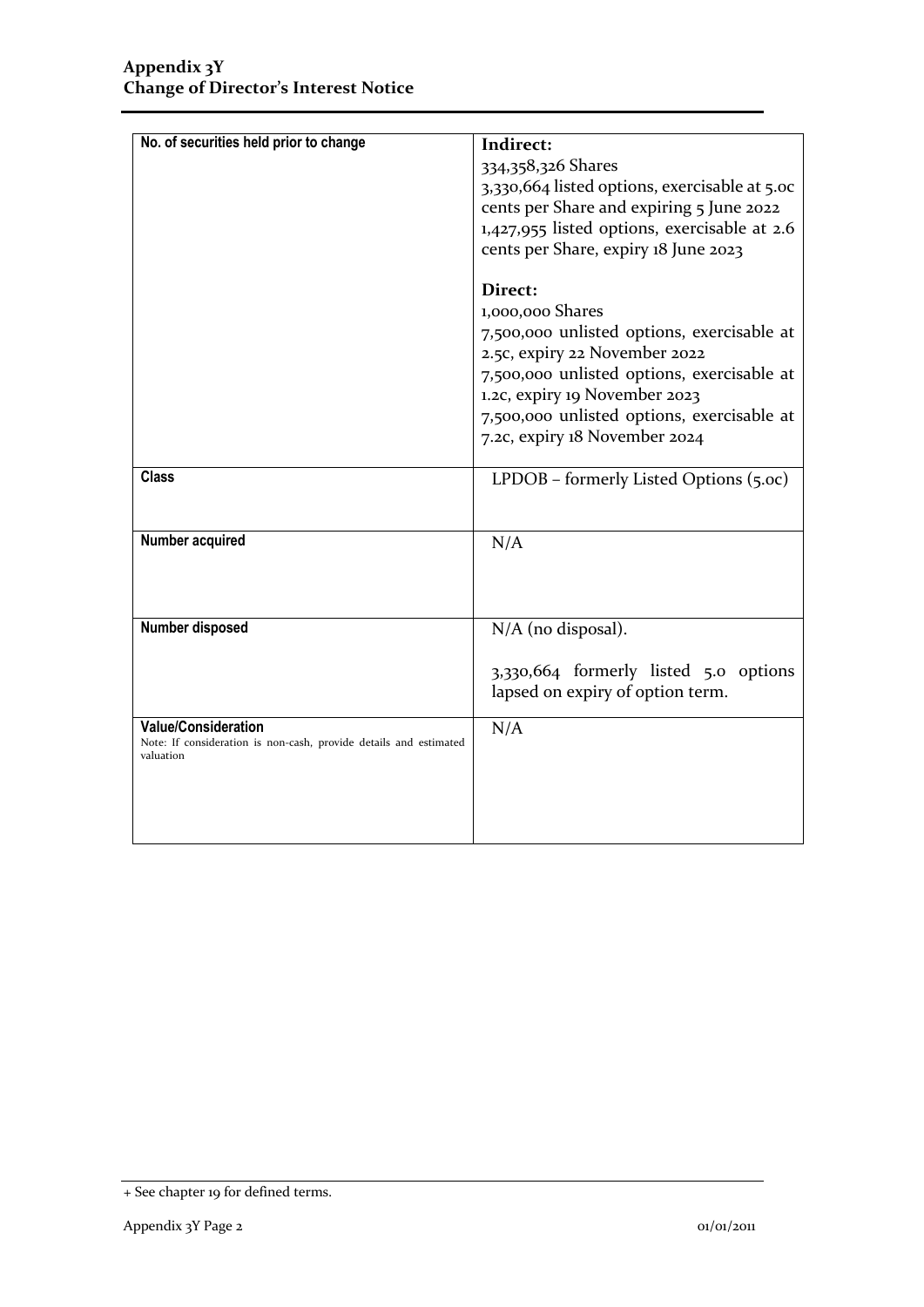| No. of securities held after change                                                                                                                                         | Indirect:<br>334,358,326 Shares<br>1,427,955 listed options, exercisable at 2.6<br>cents per Share, expiry 18 June 2023<br>Direct:<br>1,000,000 Shares<br>7,500,000 unlisted options, exercisable at<br>2.5c, expiry 22 November 2022<br>7,500,000 unlisted options, exercisable at<br>1.2c, expiry 19 November 2023<br>7,500,000 unlisted options, exercisable at<br>7.2c, expiry 18 November 2024 |
|-----------------------------------------------------------------------------------------------------------------------------------------------------------------------------|-----------------------------------------------------------------------------------------------------------------------------------------------------------------------------------------------------------------------------------------------------------------------------------------------------------------------------------------------------------------------------------------------------|
| Nature of change<br>Example: on-market trade, off-market trade, exercise of options, issue<br>of securities under dividend reinvestment plan, participation in buy-<br>back | Expiry of options.                                                                                                                                                                                                                                                                                                                                                                                  |

## **Part 2 – Change of director's interests in contracts**

Note: In the case of a company, interests which come within paragraph (ii) of the definition of "notifiable interest of a director" should be disclosed in this part.

| <b>Detail of contract</b>                                                                                                                                                   | n/a |
|-----------------------------------------------------------------------------------------------------------------------------------------------------------------------------|-----|
| <b>Nature of interest</b>                                                                                                                                                   | n/a |
| Name of registered holder<br>(if issued securities)                                                                                                                         | n/a |
| Date of change                                                                                                                                                              | n/a |
| No. and class of securities to which<br>interest related prior to change<br>Note: Details are only required for a contract in<br>relation to which the interest has changed | n/a |
| Interest acquired                                                                                                                                                           | n/a |

<sup>+</sup> See chapter 19 for defined terms.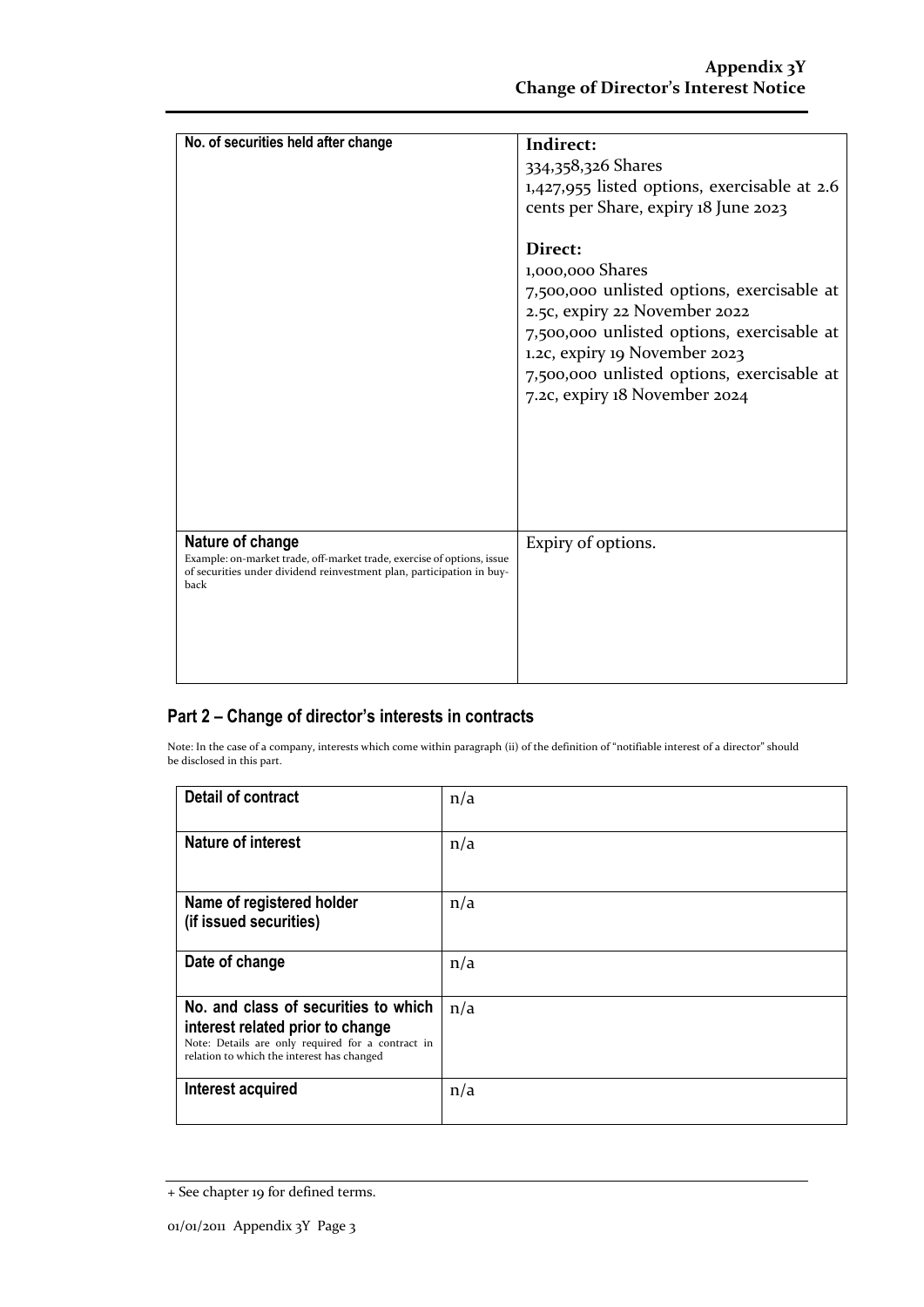| Interest disposed                                                                                               | n/a |
|-----------------------------------------------------------------------------------------------------------------|-----|
| <b>Value/Consideration</b><br>Note: If consideration is non-cash, provide details<br>and an estimated valuation | n/a |
| Interest after change                                                                                           | n/a |

## **Part 3 –** +**Closed period**

| Were the interests in the securities or contracts detailed above                                 | No. |
|--------------------------------------------------------------------------------------------------|-----|
| traded during a <sup>+</sup> closed period where prior written clearance<br>was required?        |     |
| If so, was prior written clearance provided to allow the trade to<br>proceed during this period? | n/a |
| If prior written clearance was provided, on what date was this<br>provided?                      | n/a |

10 June 2022

<sup>+</sup> See chapter 19 for defined terms.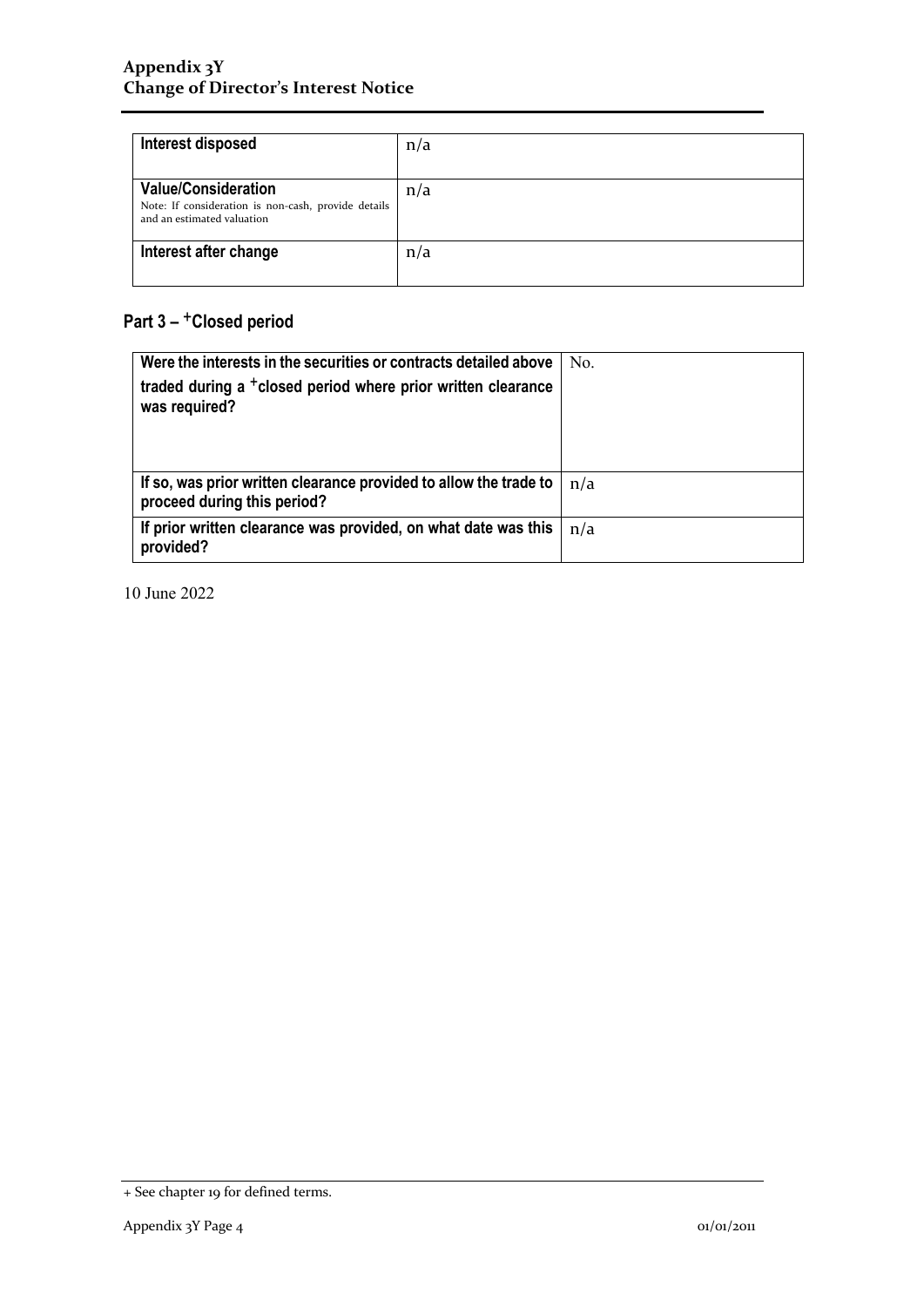*14/\*14Rule 3.19A.2*

# **Appendix 3Y**

## **Change of Director's Interest Notice**

*Information or documents not available now must be given to ASX as soon as available. Information and documents given to ASX become ASX's property and may be made public.*

Introduced 30/09/01 Amended 01/01/11

| Name of entity: LEPIDICO LTD |  |
|------------------------------|--|
| ABN: 99 008 894 442          |  |

We (the entity) give ASX the following information under listing rule 3.19A.2 and as agent for the director for the purposes of section 205G of the Corporations Act.

| <b>Name of Director</b> | Julian (Joe) Walsh |
|-------------------------|--------------------|
| Date of last notice     | 29 March 2022      |

#### **Part 1 - Change of director's relevant interests in securities**

*In the case of a trust, this includes interests in the trust made available by the responsible entity of the trust*

Note: In the case of a company, interests which come within paragraph (i) of the definition of "notifiable interest of a director" should be disclosed in this part.

| Direct or indirect interest                                                                                                                         | Direct and Indirect                                                                                   |
|-----------------------------------------------------------------------------------------------------------------------------------------------------|-------------------------------------------------------------------------------------------------------|
| Nature of indirect interest<br>(including registered holder)<br>Note: Provide details of the circumstances giving rise to the relevant<br>interest. | Invia Custodian Pty Limited <fogg walsh<br="">Family <math>A/C</math><br/>Beneficiary of trust</fogg> |
| Date of change                                                                                                                                      | 7 June 2022                                                                                           |

<sup>+</sup> See chapter 19 for defined terms.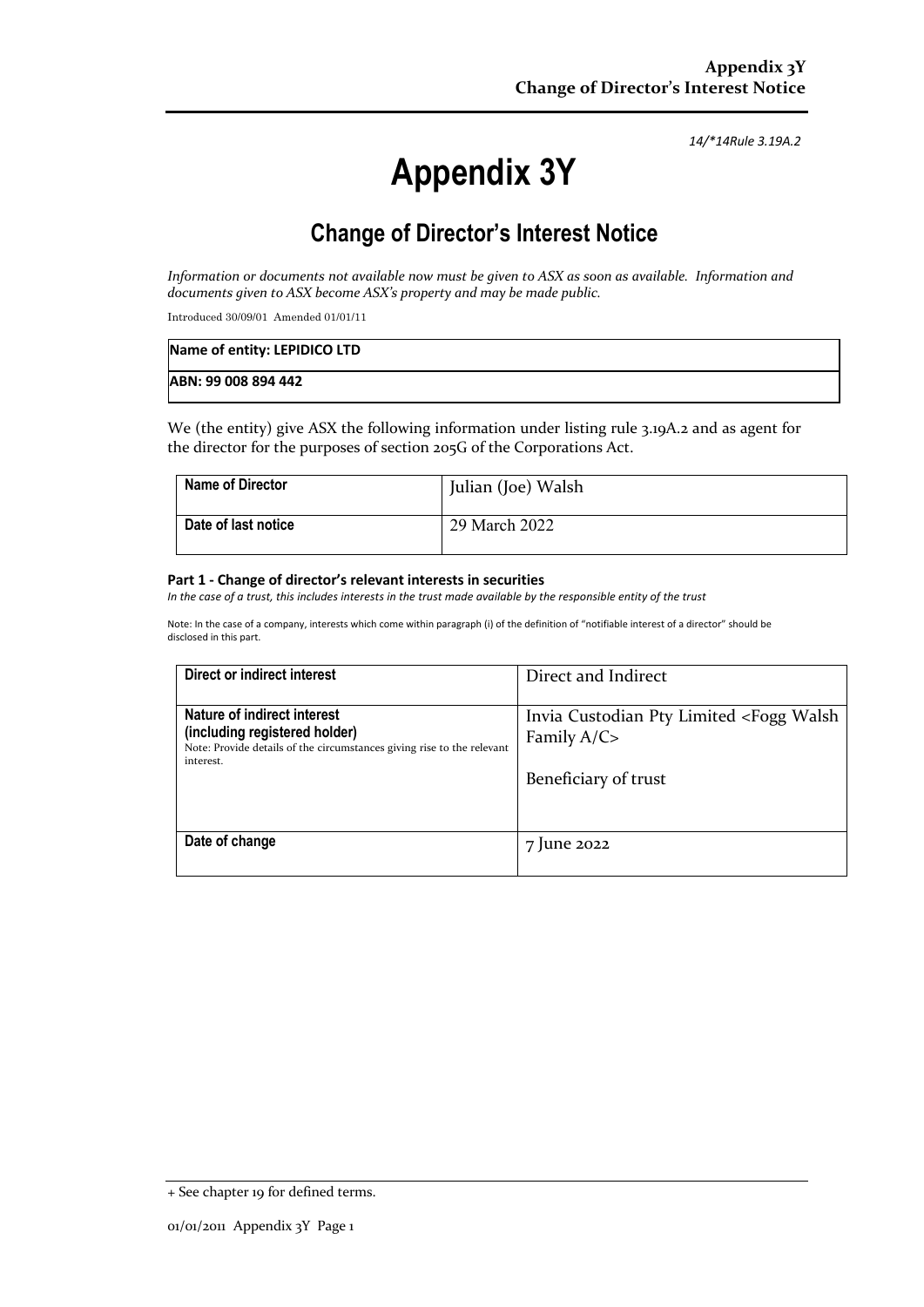| No. of securities held prior to change                            |                                             |
|-------------------------------------------------------------------|---------------------------------------------|
|                                                                   | Indirect                                    |
|                                                                   | 17,468,572 ordinary shares                  |
|                                                                   | 15,000,000 unlisted options, exercisable at |
|                                                                   | 7.2c, expiry 18 November 2024               |
|                                                                   | 15,000,000 unlisted options, exercisable at |
|                                                                   | 1.2, expiry 19 November 2023                |
|                                                                   | 15,000,000 unlisted options, exercisable at |
|                                                                   | 2.5c, expiry 22 November 2022               |
|                                                                   | 944,286 listed options, exercisable at 2.6  |
|                                                                   | cents per Share, expiry 18 June 2023        |
|                                                                   |                                             |
|                                                                   | <b>Direct</b>                               |
|                                                                   | 18,000,000 ordinary shares                  |
|                                                                   | 125,000 listed options, exercisable at 5.0  |
|                                                                   | cents per Share and expiring 5 June 2022    |
|                                                                   |                                             |
| <b>Class</b>                                                      | LPDOB – formerly listed options $(5.0c)$    |
|                                                                   |                                             |
|                                                                   |                                             |
| Number acquired                                                   | N/A                                         |
|                                                                   |                                             |
| Number disposed                                                   | $N/A$ (no disposal).                        |
|                                                                   |                                             |
|                                                                   | 125,000 formerly listed 5.0 options lapsed  |
|                                                                   | on expiry of option term.                   |
| <b>Value/Consideration</b>                                        | N/A                                         |
| Note: If consideration is non-cash, provide details and estimated |                                             |
| valuation                                                         |                                             |
|                                                                   |                                             |
|                                                                   |                                             |
| No. of securities held after change                               | Indirect                                    |
|                                                                   | $17,468,572$ ordinary shares                |
|                                                                   | 15,000,000 unlisted options, exercisable at |
|                                                                   |                                             |
|                                                                   | 7.2c, expiry 18 November 2024               |
|                                                                   | 15,000,000 unlisted options, exercisable at |
|                                                                   | 1.2, expiry 19 November 2023                |
|                                                                   | 15,000,000 unlisted options, exercisable at |
|                                                                   | 2.5c, expiry 22 November 2022               |
|                                                                   | 944,286 listed options, exercisable at 2.6  |
|                                                                   | cents per Share, expiry 18 June 2023        |
|                                                                   |                                             |
|                                                                   | <b>Direct</b>                               |
|                                                                   | 18,000,000 ordinary shares                  |
|                                                                   |                                             |
|                                                                   |                                             |

<sup>+</sup> See chapter 19 for defined terms.